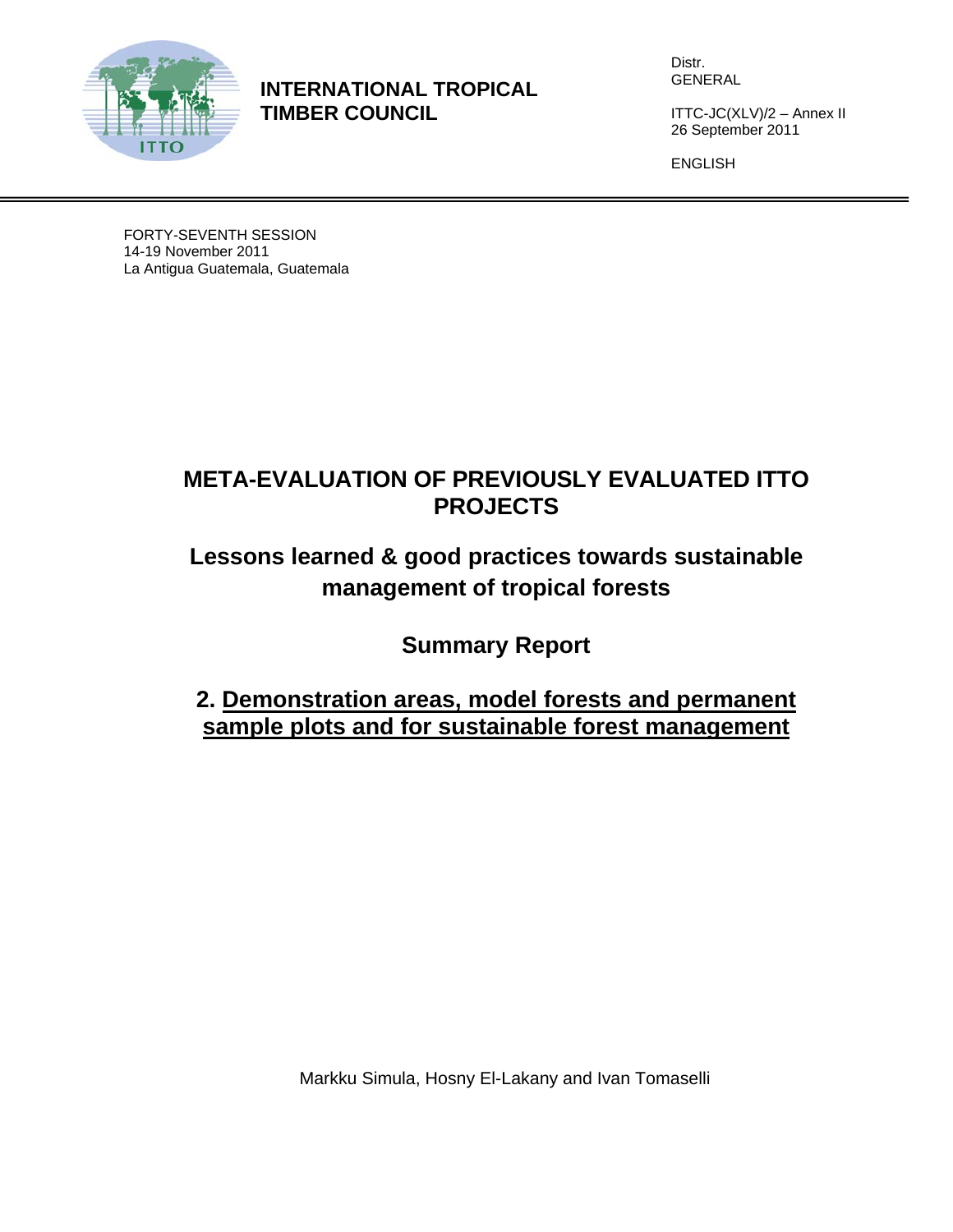#### **THEMATIC SUMMARY REPORT No. 2**

#### **DEMONSTRATION AREAS, MODEL FORESTS AND PERMANENT SAMPLE PLOTS FOR SUSTAINABLE FOREST MANAGEMENT**

#### **1. INTRODUCTION**

Demonstration areas and model forests are developed to help achieve sustainable forest management (SFM) by providing location specific information and experience that can be shared among stakeholders through lessons learned. Permanent Sample Plots (PSP) often form part of the demonstration areas and model forests but they can also be established independently.

The concept of demonstration areas in tropical production forests stems from the early 1990s as a tool to develop, share and disseminate good experiences in practical forest management. The idea was that producing member countries would select one or more among the best managed forest areas for timber production to further step up the quality of forest management and to demonstrate the feasibility of SFM in practice. Some of these experiences have been evaluated and compiled in success stories providing a source of ideas for other forest management units (FMU) in the country and elsewhere.

A model forest is a related approach with largely similar objectives. In this case sustainable management is implemented at a designated management area (often predominantly logged over forest) in which a number of concessionaires are, or have been, operating. Some model forests are established for research; monitoring and training purposes rather than serving as demonstration areas. Some projects have been primarily implemented as demonstration areas of integrated land use approach, focusing on conservation and sustainable use of tropical forests for various purposes at various scales and in different site types.

Both demonstration areas and model forests are applicable in forest concessions and community forests in natural and planted forests but they can also include formally protected areas.

Permanent sample plots are established to study forest ecosystems with respect to tree growth and canopy structure, forest health and vitality, non-timber forest resources, biodiversity, soil and water conditions, and forest utilization. Both demonstration areas and model forests can include PSPs for monitoring and research. PSPs are usually also a necessary element in national and FMU level forest inventories.

#### **2. KEY ISSUES**

- The formulation of demonstration and model forest projects has often suffered from an inadequately structured logical framework for proper integration of activities and clarification of responsibilities of the parties involved.
- It is not always understood that the establishment of designated areas for demonstration and model forests through a project is only the first step. Adequate project exit strategies, including the parties' commitment to maintain these areas in the medium and long term, have not always been duly considered in the project design stage jeopardizing the sustainability of project achievements.
- A model logging concession can serve as an area for training, research and demonstration increasing its strategic value but this can easily make the project highly complex to implement. Demonstration and dissemination have not always been successful in spite of being part of the original project strategy.
- The accountability of concession holders plays a significant role to reach demonstration goals but it has proved to be difficult to ensure in some projects.
- Lack of provisions for statistical and physical coordination between the various inventory and plot monitoring systems is an issue for many projects of this nature.
- Poor accessibility of demonstration areas and PSPs has proved to be a critical constraint. Ensuring access to sites in the long run is necessary to benefit through learning from the changes in the forest.
- In some cases, re-measurement data from PSPs has not been compiled, analyzed and reported seriously questioning the justification of investment in re-measurements.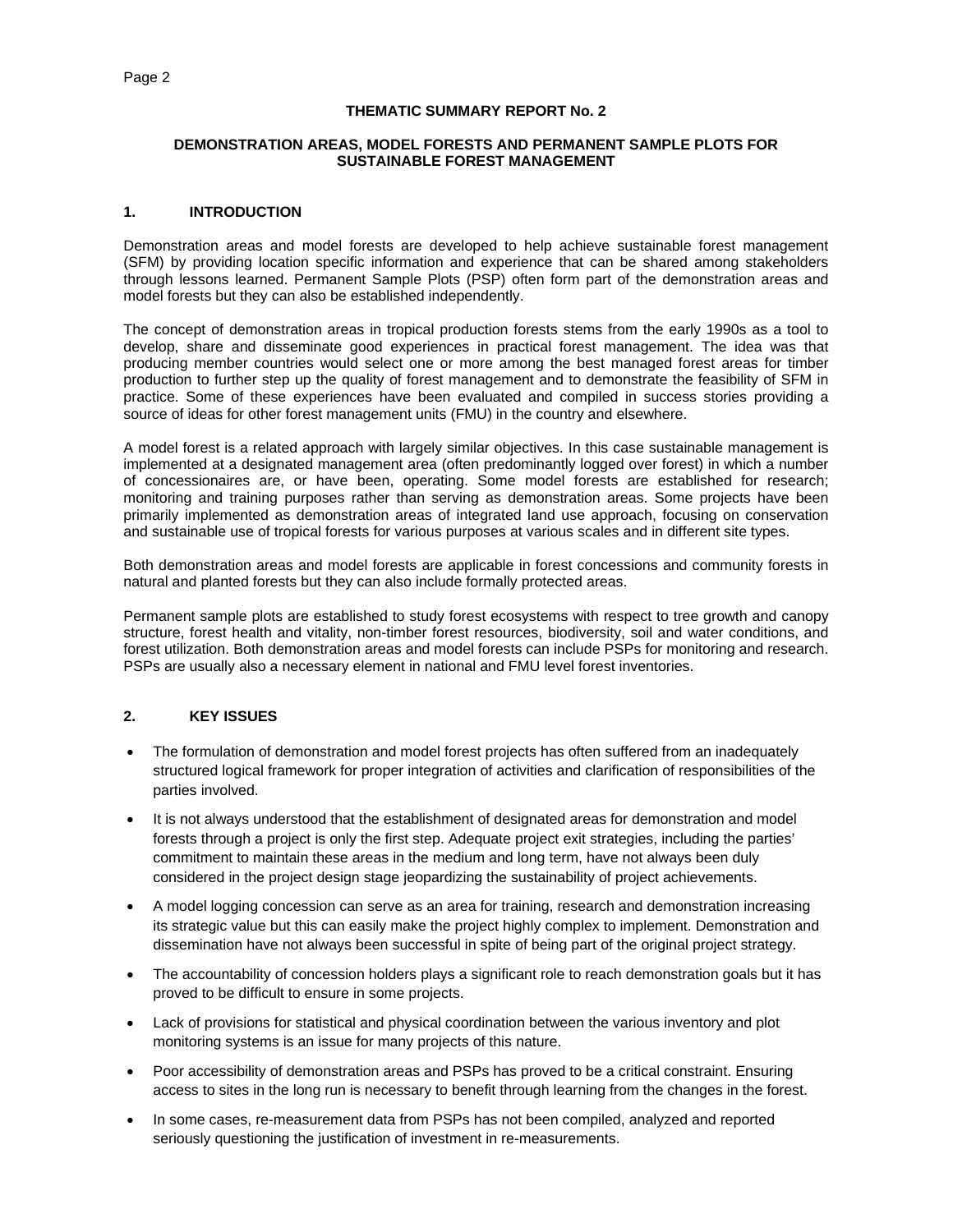- The mensuration and taxonomic weaknesses of some databases have cast doubts on the credibility of yield projections which are needed to establish future sustainable harvesting levels.
- Ambiguity and inconsistency of the interchanging use of the key terms such as "forest sustainability", "forest condition" and "forest health" can undermine the project's strategic value. The objective of data collection, reporting and assessment becomes therefore easily diffused. Different interpretations of key terms and assessment indicators tend to limit possibilities to draw general conclusions based on the measurement results.
- The ultimate positive impact on forest management practices in demonstration areas and model forests remains limited in situations where law enforcement is weak or lacking and the forest sector continues to be dominated by a few powerful timber holdings aiming at short-term profitability rather than long-term sustainability.
- Weak competence of government agencies and confusion about forest use rights can undermine any efforts to improve forest management through demonstration areas and model forest projects.

### **3. LESSONS LEARNED**

#### *Project design*

- Four prerequisites need to be fulfilled to achieve the objectives of successful demonstration areas. (i) The forest manager, often a concessionaire, should be committed to further improve forest management. (ii) The forest manager should allow and ensure documentation and analysis of the management measures and their impact. (iii) The interested parties should be allowed to visit the forest management unit and to access information. (iv) A dissemination and extension plan should be developed and implemented.
- Participation by the major stakeholders in demonstration projects needs to be provided starting with the design stage, then speeded up over the project cycle. Some of the timber companies may lack a sense of commitment, responsibility or urgency, while others such as the local forest communities may participate willingly and constructively if awareness of benefits can be created and adequate incentives provided.
- Demonstration projects can increase awareness among the forest authority and the private sector on (a) how to implement SFM in practice, (b) the implications of environmental damage for the concessions, and (c) the need to cooperate with each other. Concession holders and contractors can be made aware of the fact that changes are not only necessary but also beneficiary for them as well.
- The most noticeable effects of the introduction of SFM procedures in the demonstration and model forest areas may include (i) improved water quality in downstream areas, (ii) reduction of timber waste and damage to soil and residual forest growing stock, and (iii) improvements in road and other infrastructure design and construction (e.g., banks in skid trails to prevent run off and lowering of maximum road gradients).
- Reduced impact logging (RIL) experiments in model forests and demonstration areas, using ground equipment, can effectively confirm that harvesting under SFM is technically and economically feasible. Results can demonstrate that residual stands after the second cutting cycle are promising for the third cutting cycle while there has been no convincing evidence which would indicate loss of biodiversity from species to genes.

#### *Project implementation*

• Project management and funding agencies should be aware that it takes a long time to reach the stage of a fully operational demonstration area even in sites which may at the first sight look to have a good potential for demonstrating sustainable forest management, including timber production. Planning for additional phases needs to be considered in the initial project design by including respective activities.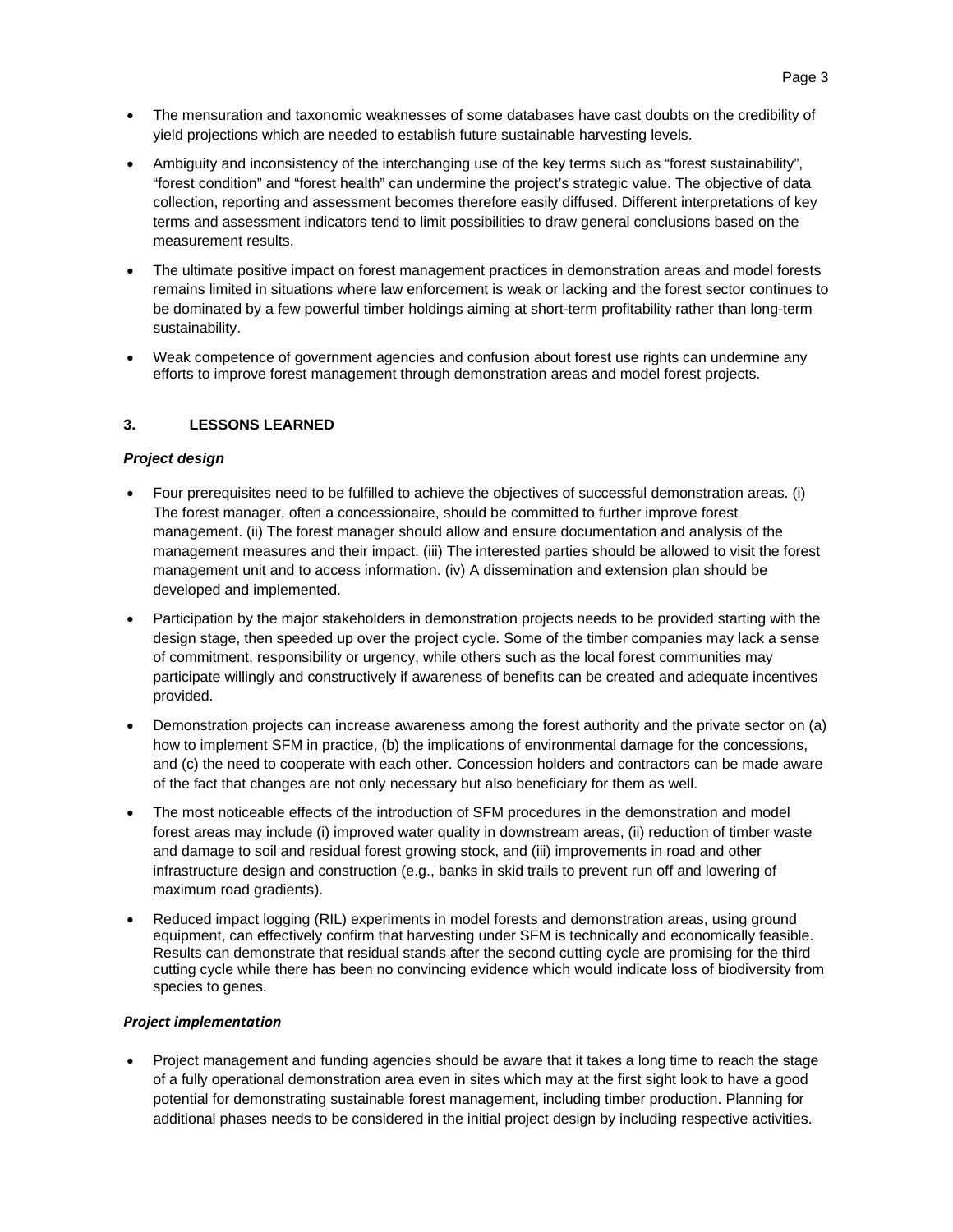### Page 4

- The more complex a project design, the higher the risk that management cannot cope with it. For example, while certain project sites are confined to one concession area, including the surrounding areas of its influence, others may include many concessions, even straddling the boundaries. This implies an unnecessary large number of actors in the project which tends to dissipate the attention of project management and commitment by actors.
- When the project is large and very ambitious, it easily becomes unnecessarily complex. Such a situation should be avoided. Complexity may also be inherent to an area which has been chosen to implement the project (e.g. due to forest characteristics, illegal logging in the area, or other external impacts on the forest resource). To some extent, complexity can be addressed through a strong project management structure and capacity as well as firm partner commitments.
- When log supply and harvesting volumes are still ruled by diameter limits, harvesting volumes are not based on accurate growth data related to the basal area. Permanent sample plots are needed to provide the basis for establishing sustainable harvesting levels.
- Continuous periodic monitoring of sample plots is necessary for generating information that can be effectively used for achieving sustainable forest management.
- Technical measuring difficulties and logistic obstacles to access plot locations can significantly add to project costs and should be duly considered in the project design phase. Close integration of monitoring activities and simultaneous execution of plot measurements can improve the project's cost efficiency.
- The project must show credible evidence that a growth and yield monitoring system is in place to ensure the dissemination of credible results.
- Sustainability of research forests can be difficult to achieve, hence their role to serve as a demonstration area for sustainable timber production can be limited, especially where accessibility is a major constraint.

#### **4. GOOD PRACTICES**

#### *Project design*

- Good design of demonstration and model forest projects avoids unnecessary complexity, and is based on firm commitments of parties, with clear exit strategies.
- Good documentation of the project development process helps assessment of the proposal, in particular with respect to involvement of stakeholders and the degree to which ownership of activities and outputs is perceived.
- Careful project design secures integration and spatial linkage of measurements and related activities among all national demonstration projects.
- Full commitment and proactive participation from those actors who should play indispensable roles during the later stages of the project or even after project completion needs to be ensured during the formulation phase and maintained during the implementation phase.

#### *Project implementation*

- Technical soundness, a critical factor for the credibility of project outputs, relies on the clarity of terms used, as well as scientific methods in sampling, measurements and data analysis.
- Assessment indicators can be linked with the ITTO Criteria and Indicators for SFM and relevant ITTO Guidelines.
- In PSPs for studying forest dynamics, measurements should go beyond tree height and diameter. The added value of permanent plots is in the study of the spatial and temporal changes in the structure of the forest as well as species behavior during and after management interventions or disturbances. Monitoring can include phenology, mortality, distribution of tree crowns, volume, stem diameter and age.